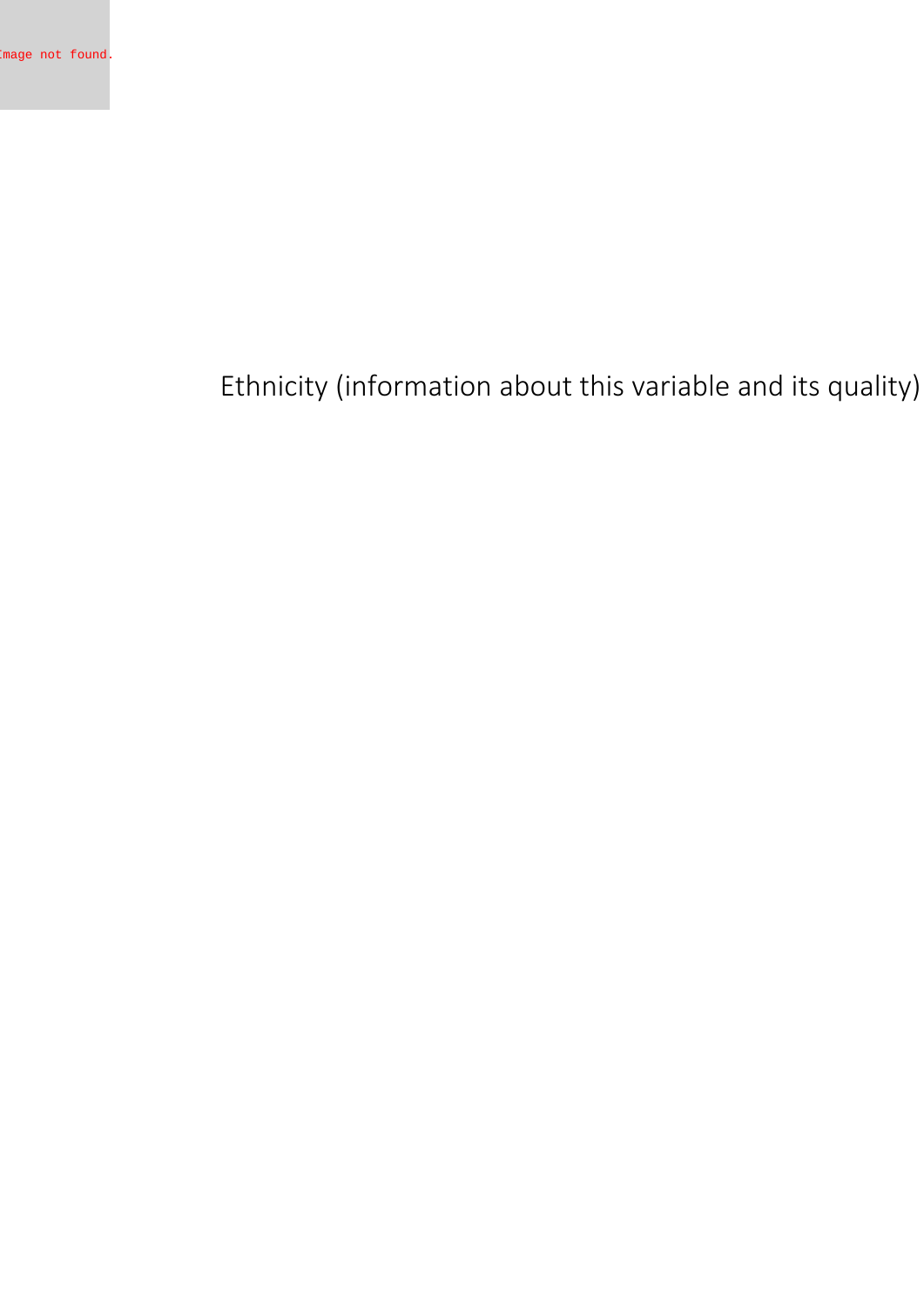## **Table of Contents**

Ethnicity (information about this variable and its [quality\)......................................................................](#page-2-0) 3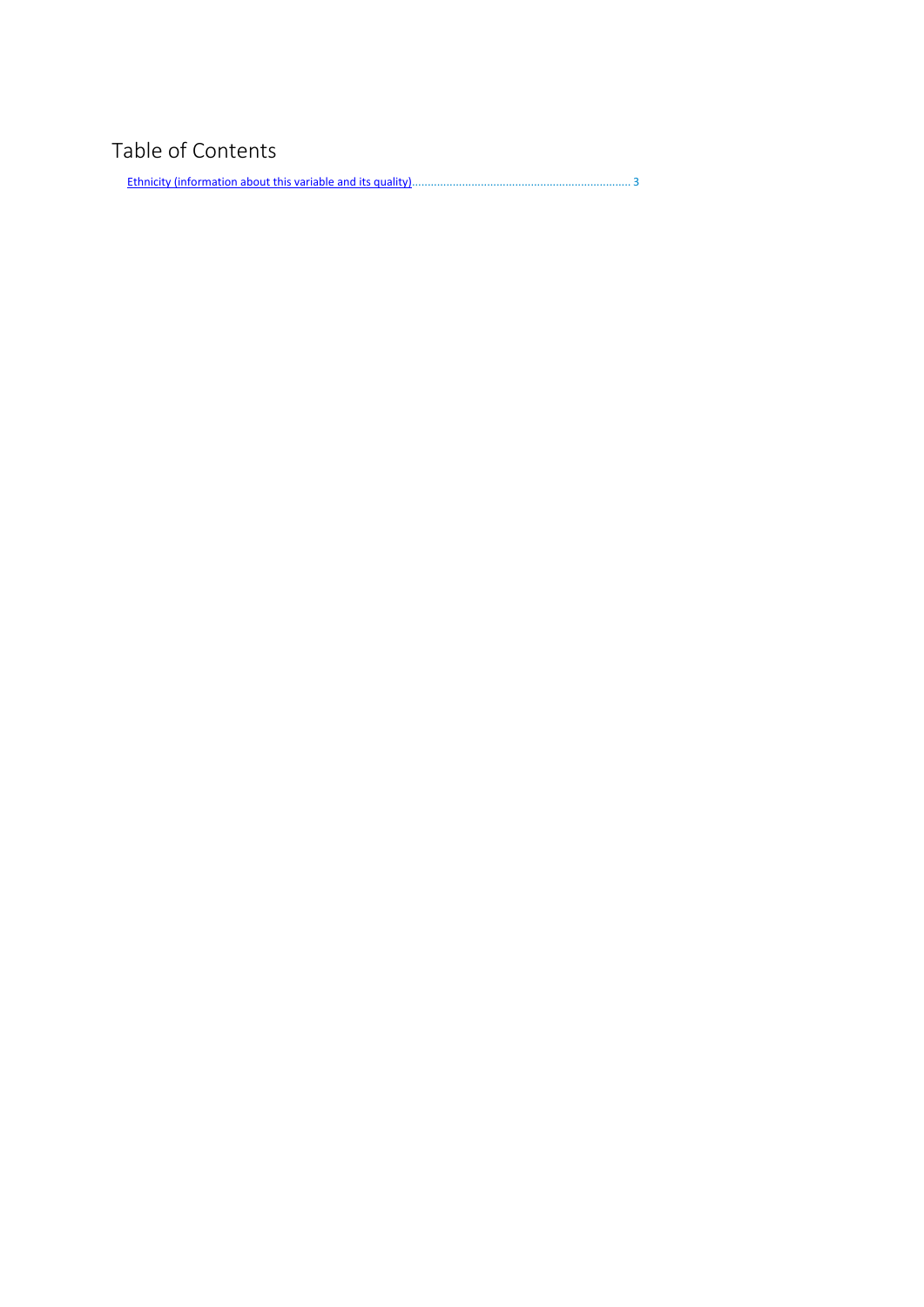## <span id="page-2-0"></span>**Ethnicity (information about this variable and its quality)**

| Type        | Unknown                                                                                                                                                                                                                                                                                            |
|-------------|----------------------------------------------------------------------------------------------------------------------------------------------------------------------------------------------------------------------------------------------------------------------------------------------------|
| Description | Ethnicity is the ethnic group or groups a person identifies with or has a sense<br>of belonging to. It is a measure of cultural affiliation (in contrast to race,<br>ancestry, nationality, or citizenship). Ethnicity is self-perceived and a person<br>can belong to more than one ethnic group. |
|             | An ethnic group is made up of people who have some or all of the following<br>characteristics:                                                                                                                                                                                                     |
|             | - a common proper name<br>- one or more elements of common culture that need not be specified, but<br>may include religion, customs, or language<br>- a unique community of interests, feelings, and actions<br>- a shared sense of common origins or ancestry<br>- a common geographic origin.    |
|             | The key output variables derived from ethnicity are:                                                                                                                                                                                                                                               |
|             | - Total response                                                                                                                                                                                                                                                                                   |
|             | - Grouped total response                                                                                                                                                                                                                                                                           |
|             | - Number of ethnic groups.                                                                                                                                                                                                                                                                         |